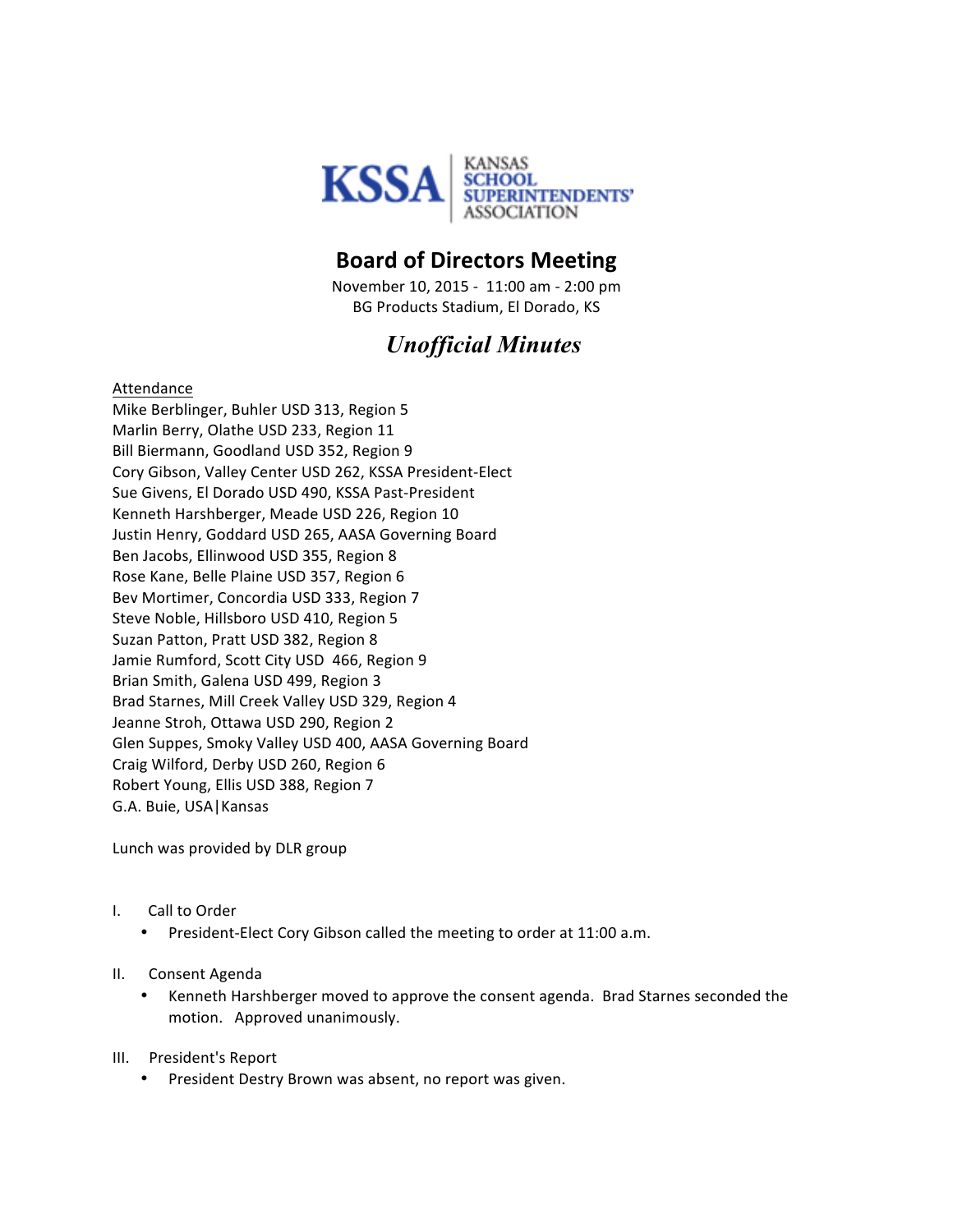- IV. Executive Director's Report
	- Motion was made by Sue Givens to approve the Finance Report. Seconded by Marlin Berry. Approved unanimously.
	- G.A. Buie spoke on the potential joint partnership for a Communication Specialist.
	- G.A. Buie laid out a plan to expand the services offered through USA Kansas, focusing heavily on Professional Learning and Membership services for 2016-2017.
- V. Construction PD
	- Troy Wade discussed how the building designs and concepts of new facilities can enhance the instructional opportunities for both students and teachers.
- VI. AASA Report
	- Glen Suppes and Justin Henry shared a letter from Noelle Ellerson and discussed the "Dear Colleague" letter going through the House of Representatives. They encouraged board members to read and contact their local House of Representative members and share their thoughts and concerns.
- VII. AASA Conference
	- G.A. Buie shared information regarding registrations and hotel accommodations for the AASA National Conference on Education held in Phoenix.
- VIII. KPERS Committee
	- Sue Givens and Glen Suppes shared the KSSA and USA | Kansas recommendations as presented to the Joint Committee for Pensions, Investments and Benefits regarding "Working After Retirement" through KPERS.
	- The most compelling recommendation was asking the committee to consider allowing KPERS retires to return to full employment and continue to receive full KPERS benefits as long as the individual does not go back to work in the same district as they retired.
- IX. Legislative Committee
	- Sue Givens moved the Legislative Committee's 2016 KSSA Legislative Positions and Priorities be approved. Glen Suppes seconded. Approved unanimously.
	- The board identified three (3) areas considered for priorities which were highlighted on the KSSA Legislative Positions and Priorities.
	- Ken Harshberger moved to delete from the 2016 KSSA Legislative Positions and Priorities "KSSA supports multi-year budget funding." Seconded by Steve Noble. Approved unanimously.
- X. School Finance Committee
	- G.A. Buie shared the Five Funding fundamentals developed by USA Kansas School Finance Committee.
- XI. Sponsorship Guideline
	- This item was tabled until the April meeting.